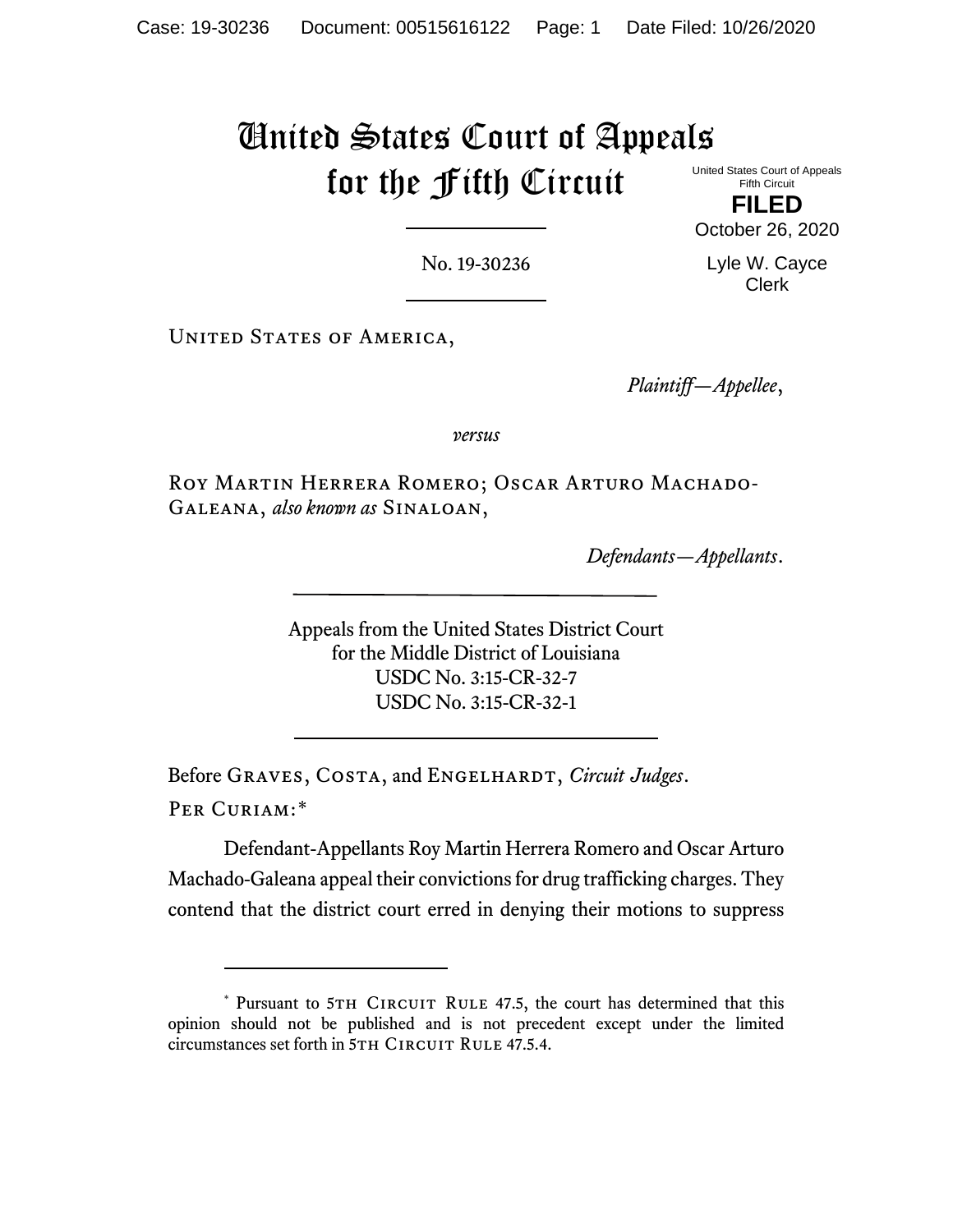wiretap evidence because the wiretap in this case was unnecessary and the Government listened in on too many non-pertinent communications, rendering the wiretap unlawful under 18 U.S.C. § 2518. Machado-Galeana also appeals his 300-month sentence. We affirm.

### **I. Background**

After a nine-day jury trial, Herrera Romero was convicted of possession of marijuana with intent to distribute. The same jury convicted Machado-Galeana of several offenses: conspiracy to possess with intent to distribute 50 grams or more of methamphetamine, less than 100 grams of heroin, and marijuana; conspiracy to launder monetary instruments; distribution of 50 grams or more of methamphetamine (four counts); possession with intent to distribute 50 grams or more of methamphetamine and marijuana; and possession of firearms in furtherance of a drug trafficking crime. Herrera Romero was sentenced to a 60-month term of imprisonment. Machado-Galeana was sentenced to serve 300 months: 240-month concurrent sentences for all counts save the firearms count, for which Machado-Galeana received a 60-month consecutive sentence.

The law enforcement investigation in this matter began on June 18, 2014, when a confidential informant alerted local police that Alexander Pined Nava was engaged in a methamphetamine trafficking operation in Baton Rouge, Louisiana. Shortly thereafter, law enforcement conducted several undercover purchases of substantial quantities of methamphetamine from Nava. Toll records from Nava's phone showed that he typically contacted Machado-Galeana around the time of the controlled purchases. Law enforcement continued conducting controlled purchases, each in escalating quantities, as well as physical surveillance of Nava's home. During one of the controlled purchases, Nava told undercover officers that a Mexican cartel supplied the methamphetamine, and that the methamphetamine was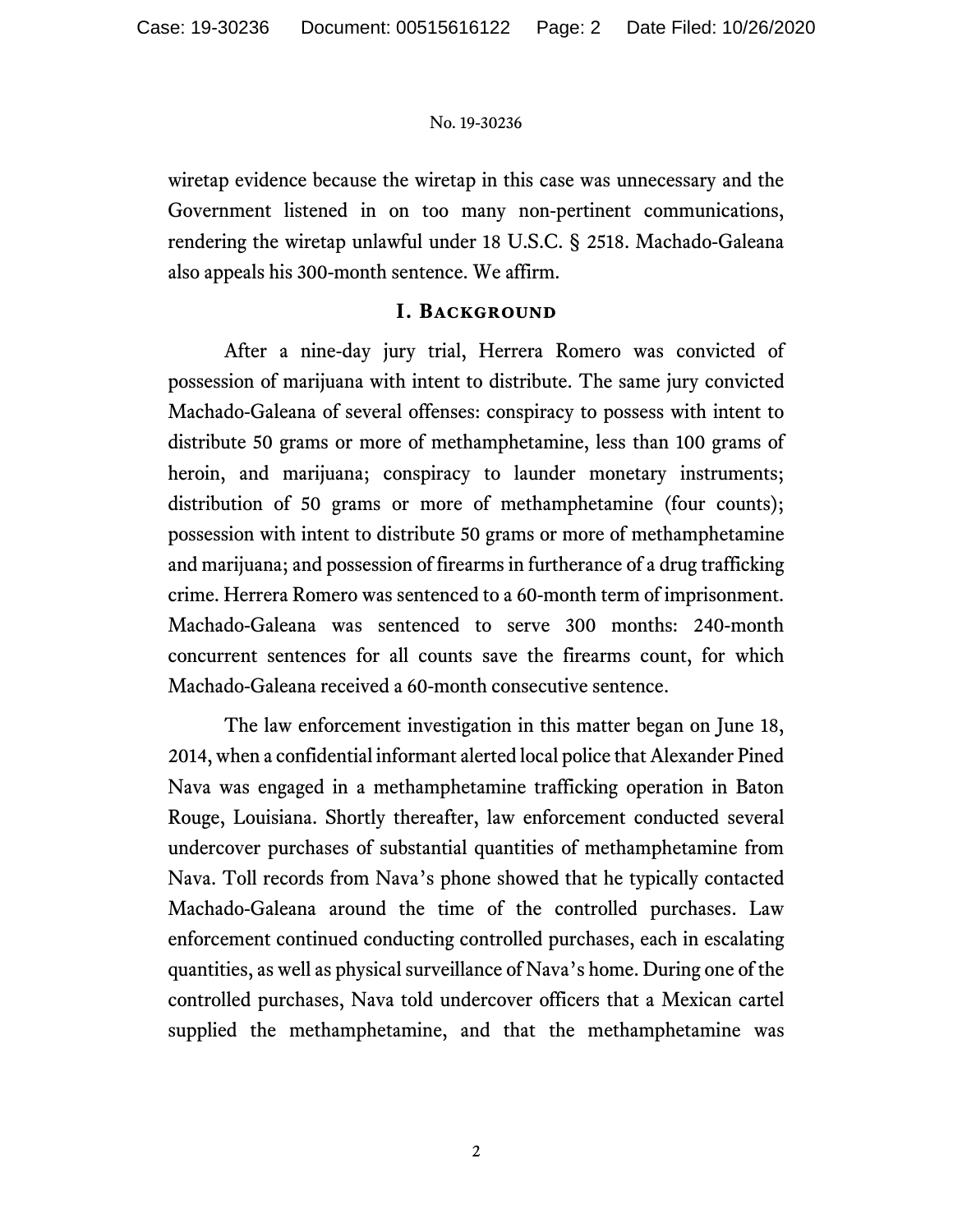smuggled across the Mexican border using military connections. Nava also said that he and his associates got their marijuana from California. After some of the controlled purchases, Nava's associates would follow the undercover officers, hampering law enforcement's ability to surveil Nava's activities.

Although the investigation revealed substantial evidence of drug trafficking by Nava, Herrera Romero and Machado-Galeana, the United States applied for a Title III wiretap order on Nava's cellphone in November 2014. According to the supporting affidavit, various traditional investigative techniques had revealed "the key members of the NAVA organization," but the Government was at a dead-end in determining an apparent conspiracy's scope and suppliers. The affidavit set out the investigative methods that law enforcement used, including: a cooperating source, controlled purchases, physical surveillance, pole cameras, undercover agents, consensually recorded phone calls, administrative subpoenas, telephone subscriber records, DMV records, police records, a search warrant, a GPS tracker, toll records, pen register/trap and trace data, a traffic stop used to identify a possible coconspirator, and screening the suspects' social media activity. The affidavit went on to assert that law enforcement had exhausted these methods, and that a wiretap on Nava's phone was needed to glean the trafficking operation's scope, structure, and suppliers. The district court signed the wiretap order for Nava's phone.

The Government later applied for and received a wiretap order for Machado-Galeana's phone; it submitted an application and a supporting affidavit similar to those used in the Nava wiretap application. Later, the district court granted a 30-day extension on the Machado-Galeana wiretap.

Before trial, Herrera Romero and Machado-Galeana moved to suppress evidence obtained via the wiretaps. Pointing to the substantial evidence that law enforcement obtained before the wiretaps, Herrera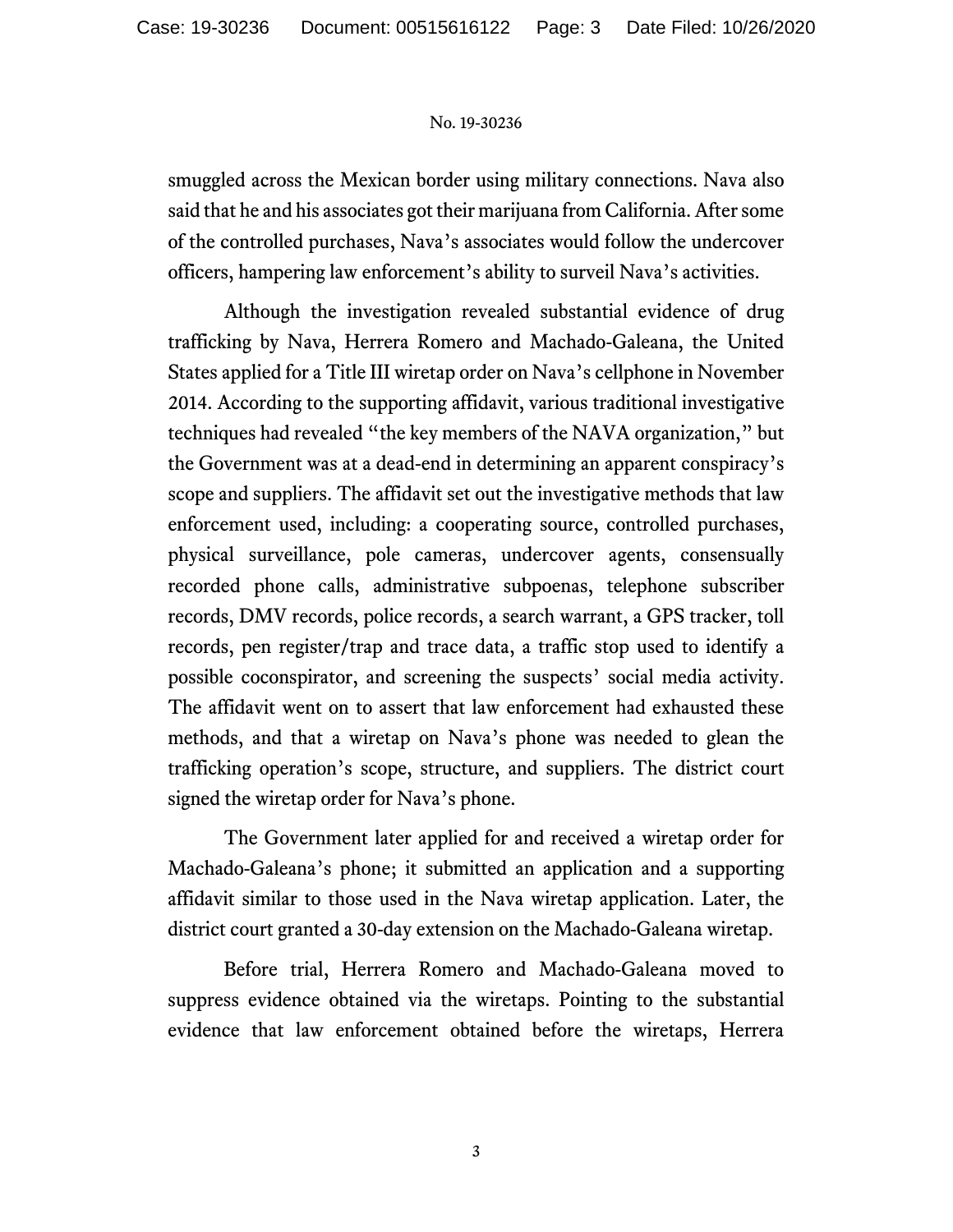Romero and Machado-Galeana contended that because the Government had not met 18 U.S.C. § 2518(3)(c)'s necessity requirement, the wiretaps were unlawful. After holding a hearing, the district court denied the motions to suppress, concluding that the Government had established the wiretaps' necessity.

The Government used two Spanish-speaking persons, Maria Reyes and Ricardo Robles, to monitor the intercepted telephone calls. Both monitors worked for private companies on contract with the Government. At a hearing on the United States' motion to authenticate the voices heard on the intercepted phone calls, a DEA agent testified that the monitors would "listen to the calls and determine if they are pertinent or non-pertinent." The monitors would also "make a synopsis, which is a . . . short description of the conversation." During Reyes' cross-examination at the authentication hearing, the following exchange occurred:

Q. As I understand the process today, you and Mr. Robles were each assigned shifts to listen to the incoming calls and text messages on these wiretaps, correct?

A. That's correct.

Q. And I'm trying to gather here that on your shift you would be responsible for listening to every call that came in, correct? A. That's correct.

Q. And you would listen to the calls in their entirety, correct? A. Correct.

Robles testified that he did not translate every call into English; instead he would "translate the calls that are pertinent and that are requested by the agent or the attorney." However, he did a synopsis, in English, for every call, and he contemporaneously entered notes during some calls. Agents then read the synopses and decided which calls needed to be transcribed. Robles said that a law enforcement agent was always with him while he worked. Neither Reyes nor Robles was specifically asked about minimization of non-pertinent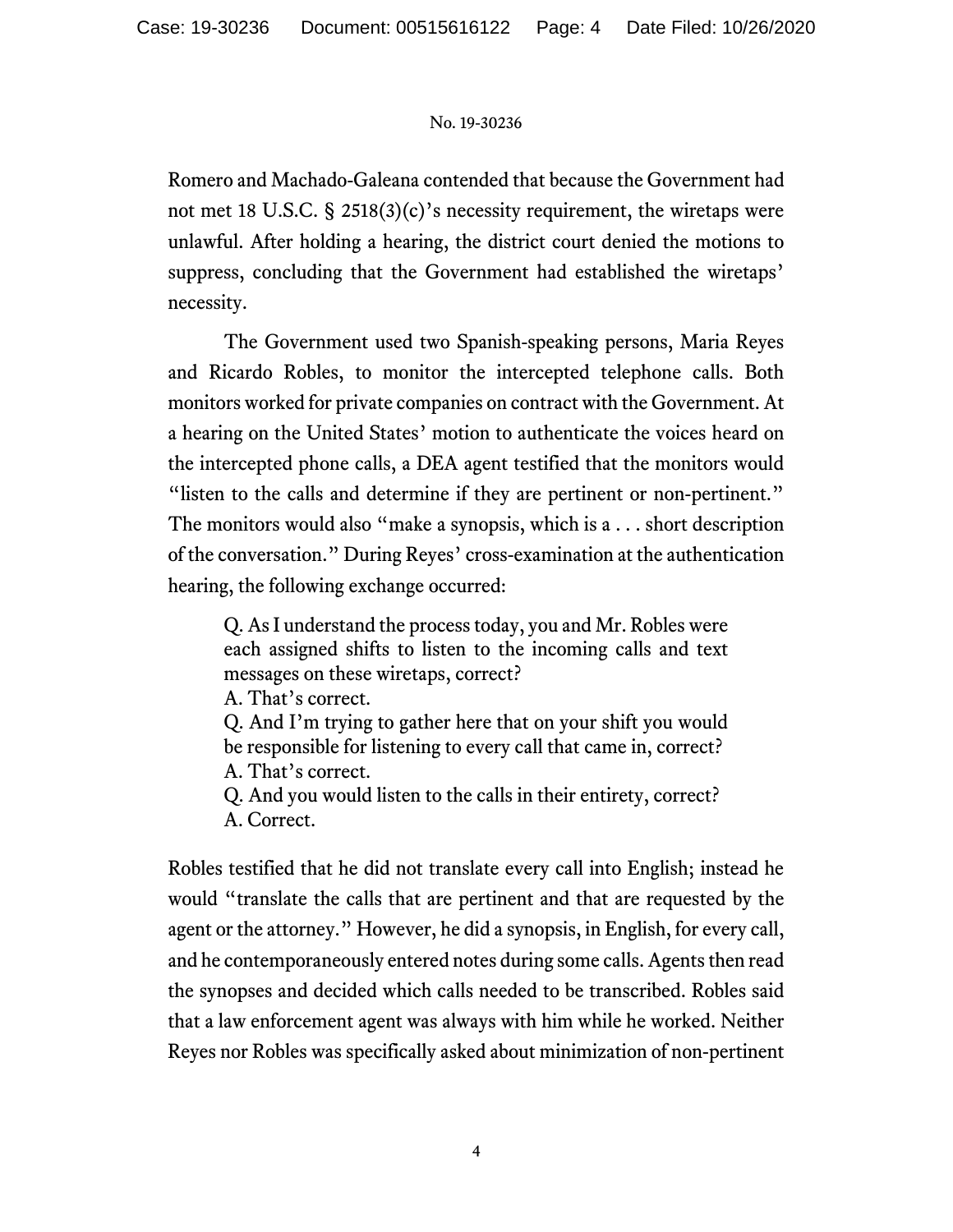calls. The four fifteen-day reports that the Government submitted for the district court's review provide that the percentage of "calls minimized out of the total number of calls completed" ranged from 0.99% to 2.61%, but that most of the calls were under two minutes long. Of all calls longer than two minutes, minimization rates ranged from 3.5% to just under 14%.

After the authentication hearing, Herrera Romero, citing the monitors' testimony, moved again to suppress all wiretap evidence, arguing that the Government's minimization practices violated 18 U.S.C. § 2518(5). Machado-Galeana did not raise any argument regarding minimization. The district court denied Herrera Romero's motion, concluding that the Government's minimization practices were reasonable under the circumstances.

Much of the evidence presented at trial against Machado-Galeana consisted of witnesses reading aloud from transcripts of intercepted communications or identified speakers in recorded phone calls. Additionally, Nava testified that Machado-Galeana was the operation's leader. On October 4, 2018, a jury convicted Machado-Galeana of six counts of drug trafficking, one count of money laundering, and one count of possession of a firearm in furtherance of a drug trafficking crime. The same jury convicted Herrera Romero on one count of marijuana trafficking.

At sentencing, the district court concluded by a preponderance of the evidence that Machado-Galeana sent Nava's family threatening messages and had asked other inmates to kill Nava to prevent Nava from testifying. The district court also concluded that Machado-Galeana perjured himself at trial by asserting that Nava was the conspiracy's leader and that Nava coerced Machado-Galeana into committing the crimes of which he was charged. The district court then concluded that Machado-Galeana's total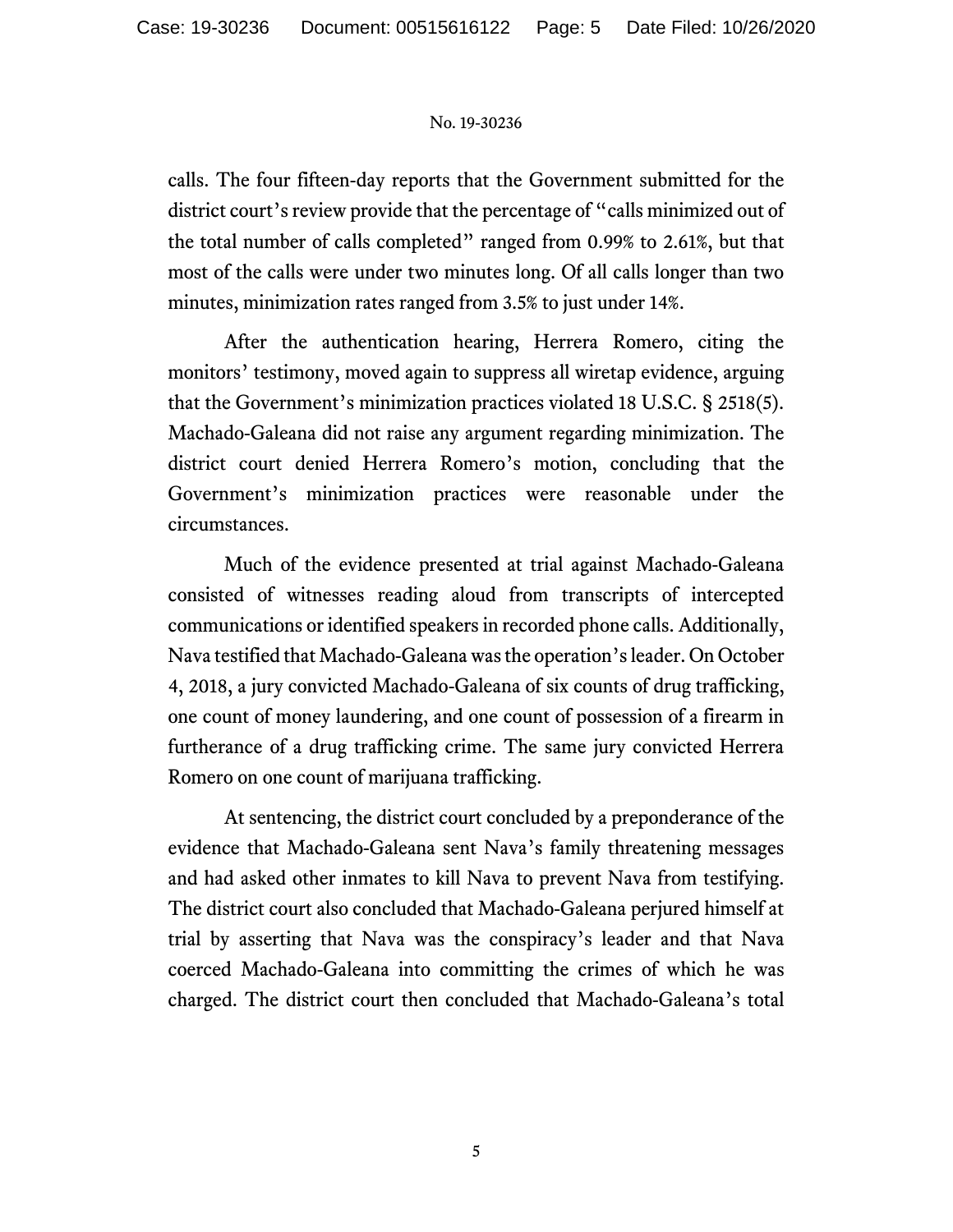offense level was  $44<sup>1</sup>$  $44<sup>1</sup>$  $44<sup>1</sup>$  which included a 2-level obstruction-of-justice enhancement for Machado-Galeana's false testimony. The guidelines imprisonment range for Machado-Galeana's offense level, along with a criminal history category of I, is life imprisonment. *See* U.S.S.G. Ch.5, Pt. A., Sentencing Table. Machado-Galeana, citing his lack of criminal history, requested a downward variance but did not request a specific sentence. The district court sentenced Machado-Galeana to 300 months' imprisonment, well below the guidelines range.

On appeal, Herrera Romero and Machado-Galeana both challenge the district court's decision that the Government satisfied 18 U.S.C. § 2518 with respect to the wiretap's necessity and minimization. Machado-Galeana also contends that the district court erred by applying the obstruction-of-justice enhancement, and that his 300-month sentence is substantively unreasonable.

### **II. The Wiretap's Necessity**

Both Herrera Romero and Machado-Galeana contend that the district court erroneously concluded that the Government established the wiretaps' necessity. They contend that the wiretaps were unnecessary because substantial evidence against them was obtained, or could have been obtained, through traditional investigative techniques. We review a district court's authorization of a wiretap for clear error. *United States v. Kelley*, 140 F.3d 596, 604 (5th Cir. 1998); *United States v. Butler*, 477 F. App'x 217, 219 (5th Cir. 2012). We review de novo whether the Government satisfied the necessity requirement. *United States v. Smith*, 273 F.3d 629, 632 (5th Cir. 2001); *Butler*, 477 F. App'x at 219.

<span id="page-5-0"></span><sup>&</sup>lt;sup>1</sup> The district court treated Machado-Galeana's total offense level as 43 pursuant to U.S.S.G. Ch. 5, Pt. A., Application Note 2.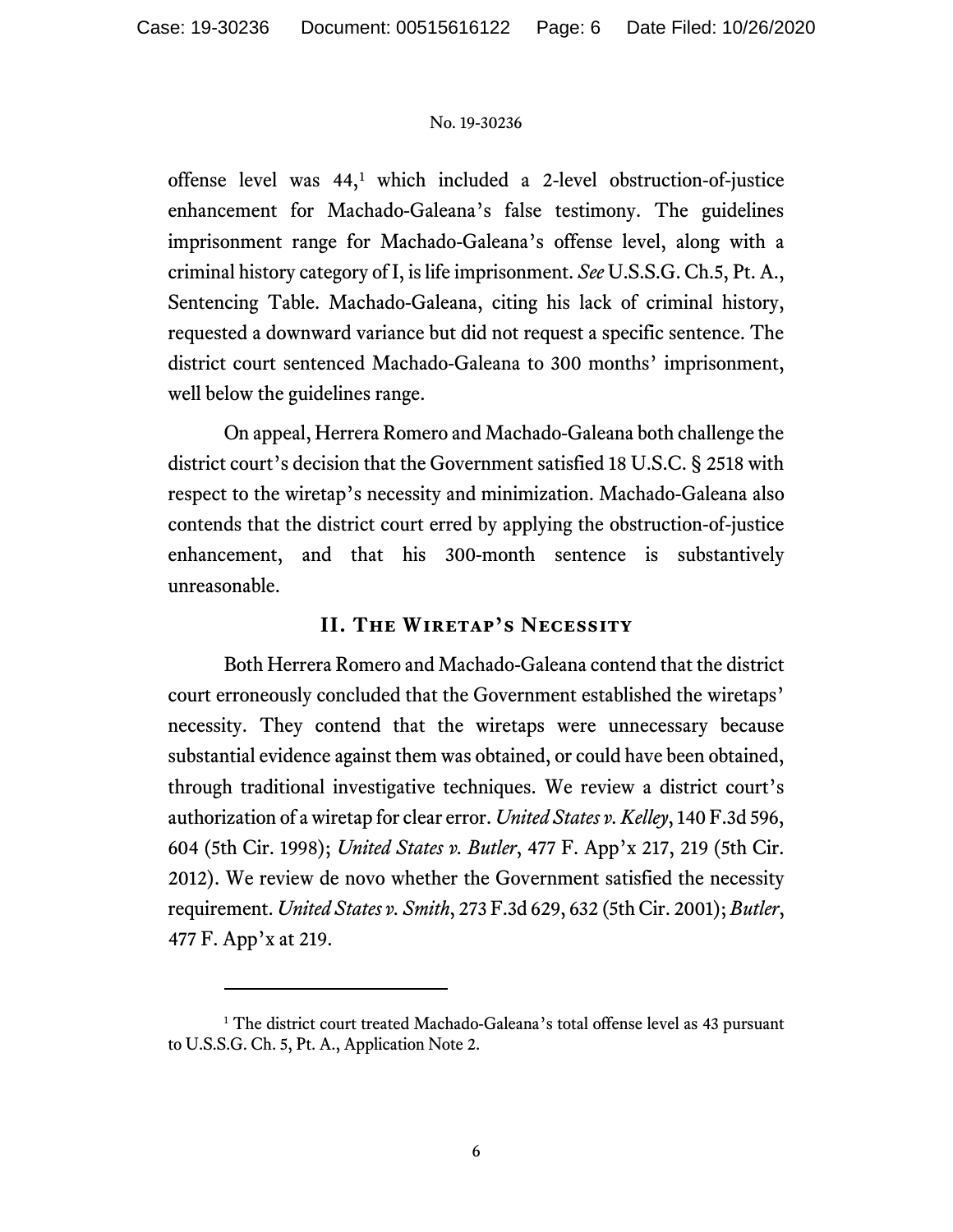Title III of the Omnibus Crime Control and Safe Streets Act of 1968 generally prohibits law enforcement agents from intercepting wire, oral, and electronic communications without consent, absent prior judicial approval. 18 U.S.C. §§ 2510-2520; *United States v. Smith*, 978 F.2d 171, 173, 175 (5th Cir. 1992). Among other requirements, an application seeking a wiretap order must establish that "other investigative procedures have been tried and failed or why they reasonably appear to be unlikely to succeed if tried or to be too dangerous." 18 U.S.C. § 2518(1)(c). To issue an order approving interception of wire communications, a judge must find that the Government has made the required showing of necessity. 18 U.S.C. § 2518(3)(c). This "necessity requirement," *Kelley*, 140 F.3d at 605, is meant to ensure that wiretaps are not "routinely employed as the initial step in criminal investigation." *United States v. Giordano*, 416 U.S. 505, 515 (1974).

In its affidavits seeking a wiretap authorization, the Government demonstrated that a wiretap was necessary to determine an apparent drugtrafficking conspiracy's scope and suppliers. Regarding traditional investigative techniques, the affidavits provided "[d]etails about the use of each technique" concerning the subjects of the investigation, "the success or failure of the technique, and what the technique has accomplished or failed to accomplish with regard to the goals and objectives of this investigation." The affidavits summarized the Government's use of confidential sources, controlled purchases, physical surveillance, undercover agents, search warrants, trash searches, a "GPS tracker," closed circuit television cameras, pen registers, trap and trace devices, "[t]oll [a]nalysis and [s]ubscriber [i]nformation," and "[m]ail [c]over [r]equests."

Herrera Romero and Machado-Galeana contend that, because these traditional methods yielded abundant evidence of their own crimes, wiretap surveillance was unnecessary. These arguments misunderstand the wiretap's objective. The affidavits explained that the Government had exhausted the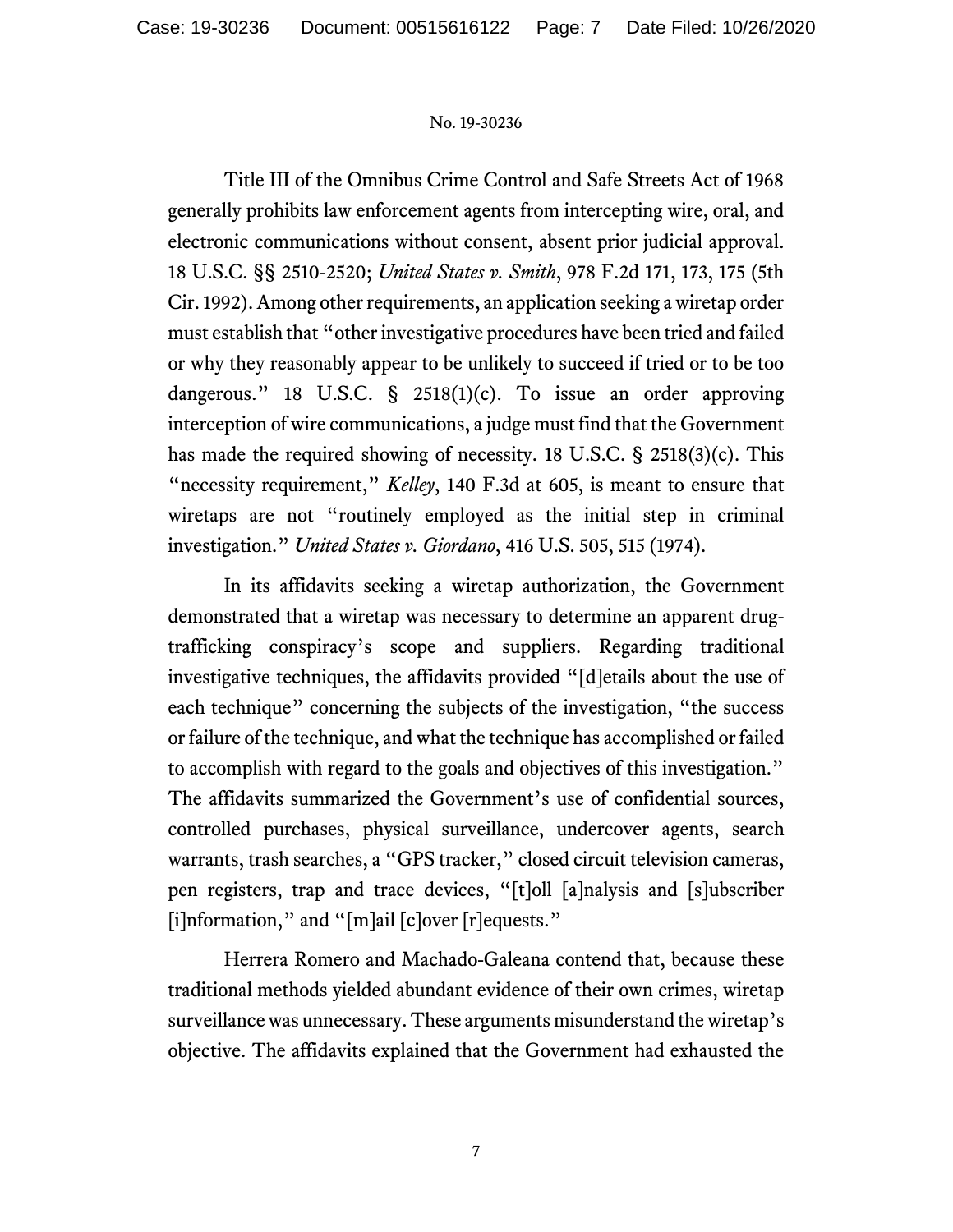extent to which these methods could expose the conspiracy's scope, and, based on an apparent connection to a Mexican drug cartel and a marijuana supplier in California, as well as the organization's counter-surveillance efforts, continuing these more traditional methods would be futile and dangerous. *Cf. United States v. Webster*, 734 F.2d 1048, 1054-55 (5th Cir. 1984) (affirming a wiretap's necessity because extensive, traditional investigative methods would not further reveal a trafficking organization's scope).

Herrera Romero and Machado-Galeana also argue that other, less intrusive investigative methods could have revealed the information sought by the Government. However, the necessity requirement is not meant to "foreclose electronic surveillance until every other imaginable method of investigation has been unsuccessfully attempted." *Webster*, 734 F.2d at 1055. Thus, the Government does not have to show that it has exhausted every conceivable option before a wiretap may be approved. *Kelley*, 140 F.3d at 605. Instead, § 2518(c) requires a showing that "normal investigative techniques employing a normal amount of resources have failed to make the case within a reasonable period of time." *Id.* (internal quotation marks and citation omitted). Because the wiretap affidavits sufficiently established that traditional investigative methods were at a dead-end, and that a wiretap was necessary to glean an apparently sophisticated conspiracy's scope and suppliers, the district court did not err in concluding that the Government satisfied § 2518's necessity requirement.

### **III. The Government's Minimization Practices**

Herrera Romero and Machado-Galeana also argue that the district court should have suppressed all wiretap evidence because the Government and the monitors listened in on too many irrelevant conversations. We review the district court's "determination of the reasonableness of minimization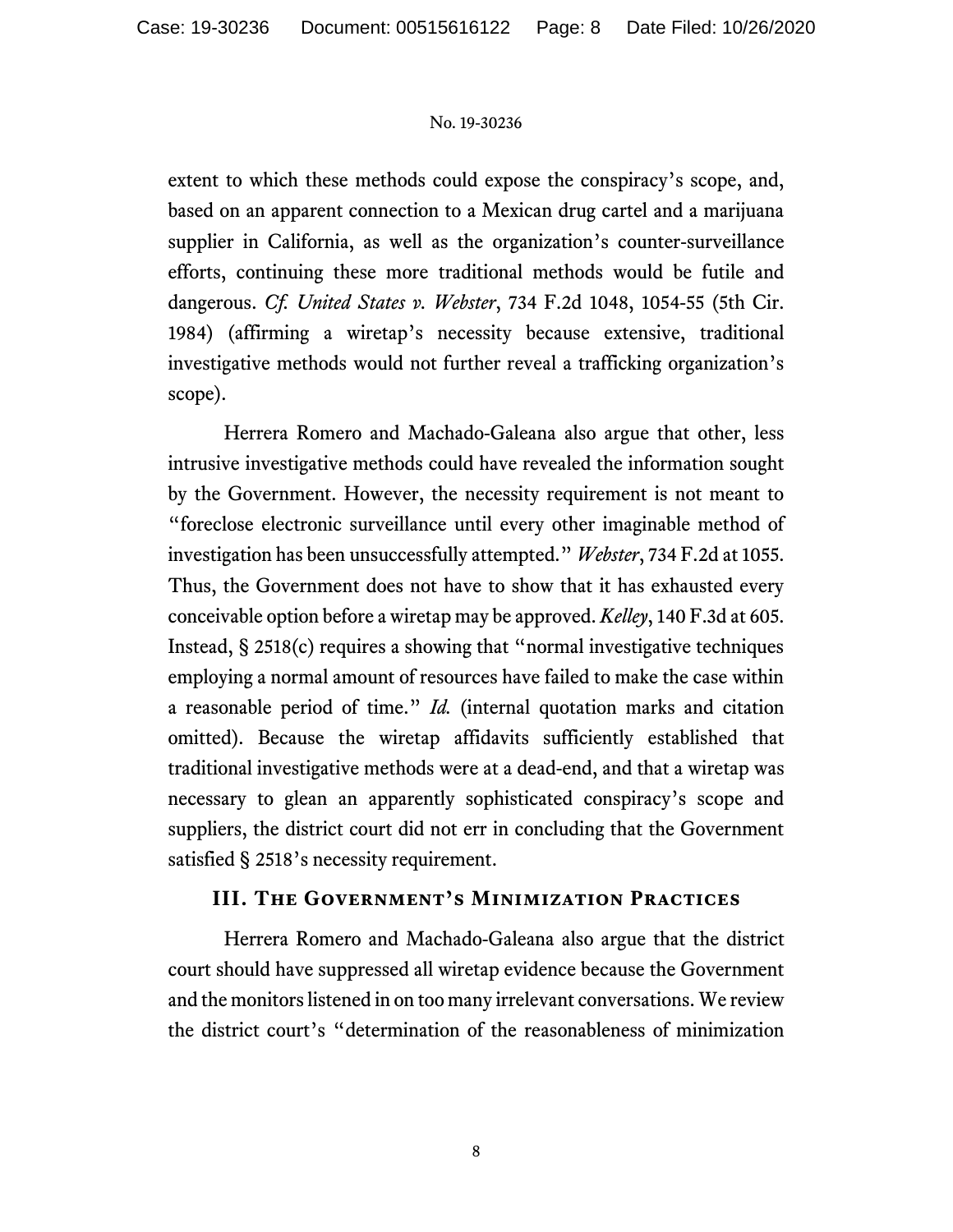efforts for clear error." *United States v. Brown*, 303 F.3d 582, 603 (5th Cir. 2002). Under the clear error standard, we review the evidence in the light most favorable to the prevailing party. *United States v. Pack*, 612 F.3d 341, 347 (5th Cir. 2010). So long as a factual finding is plausible based on the record as a whole, it is not clearly erroneous. *See United States v. Raney*, 633 F.3d 385, 389 (5th Cir. 2011).

Although Herrera Romero raised the Government's minimization before the district court, Machado-Galeana did not; he challenges minimization for the first time on appeal. We have held that the "failure to raise *specific issues or arguments* in pre-trial suppression proceedings operates as a waiver of those issues or arguments for appeal." *United States v. Scroggins*, 599 F.3d 433, 448 (5th Cir. 2010) (emphasis in original). However, we may, "for good measure," consider the argument under the plain error standard. *Id*.; *see United States v. Baker*, 538 F.3d 324, 328-29 & n.1 (5th Cir. 2008). Under either standard, Herrera Romero and Machado-Galeana's arguments are unavailing because neither identifies specific conversations that should have been suppressed, and because the Government's minimization efforts, while perhaps lax, were not wholly unreasonable.

Herrera Romero and Machado-Galeana's failure to identify specific, excludable evidence is fatal to their claim because this court has rejected total suppression for minimization violations. *See United States v. Gaytan*, 74 F.3d 545, 554 (5th Cir. 1996) ("The exclusionary rule does not require the exclusion of those conversations that were properly intercepted as well.").<sup>[2](#page-8-0)</sup>

<span id="page-8-0"></span><sup>2</sup> In *United States v. Hyde*, 574 F.2d 856 (5th Cir. 1978), this court stated, but did not hold, that "blatant disregard[]" of minimization requirements may merit total suppression. 574 F.2d at 869. The primary argument for total suppression is that piecemeal suppression of non-pertinent calls neither benefits the defendant nor deters the Government's minimization violations—the Government is unlikely to introduce irrelevant communications, and post hoc suppression of improperly intercepted calls places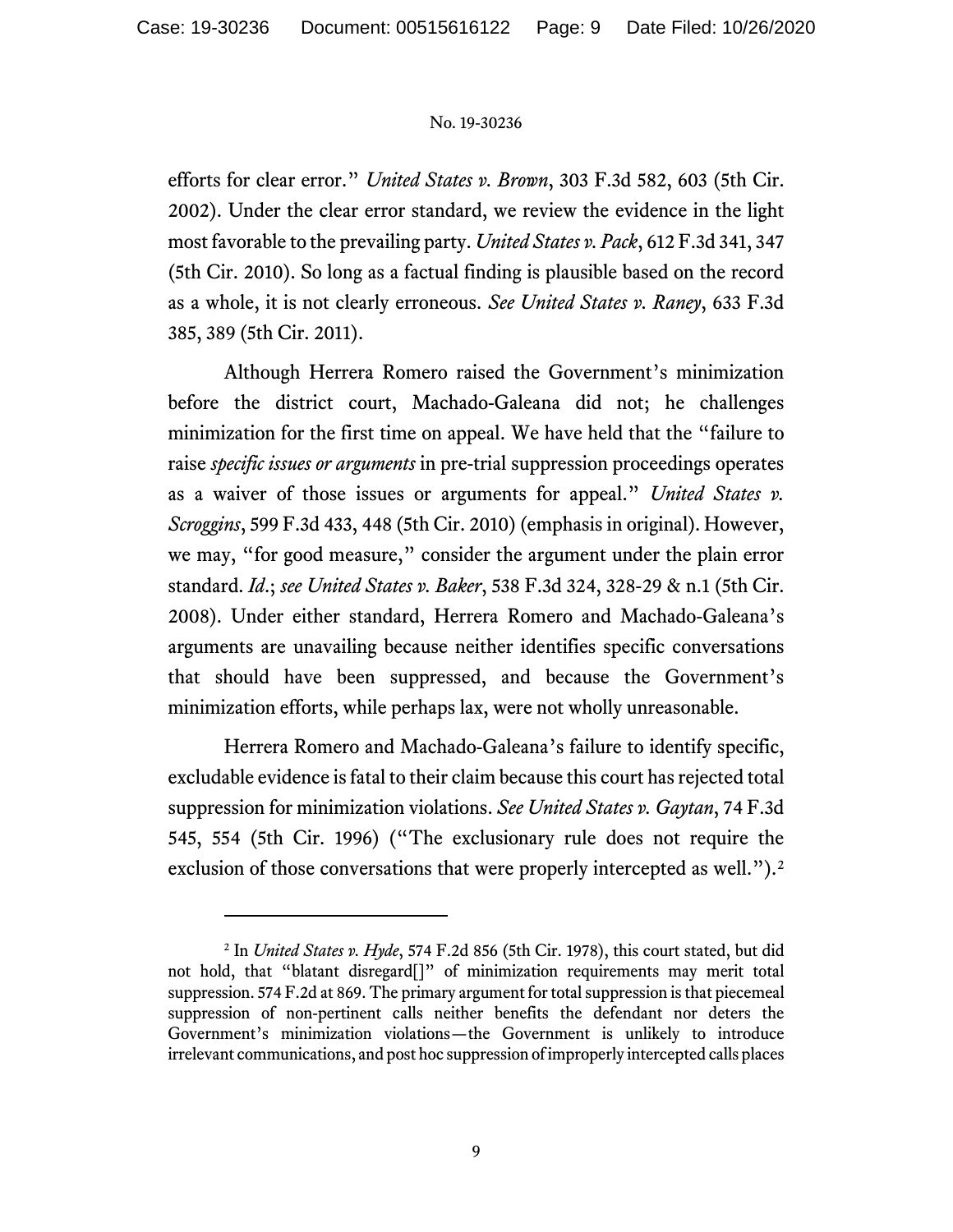But even if Herrera Romero and Machado-Galeana had identified specific communications to be suppressed, the district court did not clearly err. Section 2518(5) requires that wiretap surveillance "be conducted in such a way as to minimize the interception of communications not otherwise subject to interception[.]" 18 U.S.C. § 2518(5). To comply with § 2518(5), the "government's efforts to minimize interception of non-pertinent conversations must be objectively reasonable in light of the circumstances confronting the interceptor." *Brown*, 303 F.3d at 604 (internal quotation marks and citation omitted). In keeping with this reasonableness standard and its variance with each case's facts, the Supreme Court has cautioned that "blind reliance on the percentage of nonpertinent calls intercepted is not a sure guide to the correct answer." *Scott v. United States*, 436 U.S. 128, 140 (1978). We consider three factors in determining the objective reasonableness of the Government's minimization practices: "'(1) the nature and scope of the criminal enterprise under investigation; (2) the Government's reasonable inferences of the character of a conversation from the parties to it; and (3) the extent of judicial supervision.'" *Brown*, 303 F.3d at 604 (quoting *United States v. Bankston*, 182 F.3d 296, 307 (5th Cir. 1999)). Here, the defendant-appellants agree that "there was judicial supervision in

law enforcement in the same position as if it had properly minimized in the first place. However, total suppression could render wiretap investigations ineffective by requiring law enforcement to erroneously minimize coded, seemingly innocent calls out of fear that mistakenly listening could jeopardize the entire wiretap. For this reason, courts almost uniformly have declined complete suppression as a remedy for minimization abuses unless the defendant can show that the abuses tainted the investigation as a whole. *E.g.*, *United States v. Cox*, 462 F.2d 1293, 1301 (8th Cir. 1972) ("Clearly Congress did not intend that evidence directly within the ambit of a lawful order should be suppressed because the officers, while awaiting incriminating evidence, also gathered extraneous conversations. If appellants have a remedy under Title III other than the suppression of conversations outside the warrant's scope, it lies in . . . a civil suit against the investigating officers."). *See also United States v. Mansoori*, 304 F.3d 635, 648 (7th Cir. 2002); *United States v. Charles*, 213 F.3d 10, 22 (1st Cir. 2000); *United States v. Ozar*, 50 F.3d 1440, 1448 (8th Cir. 1995).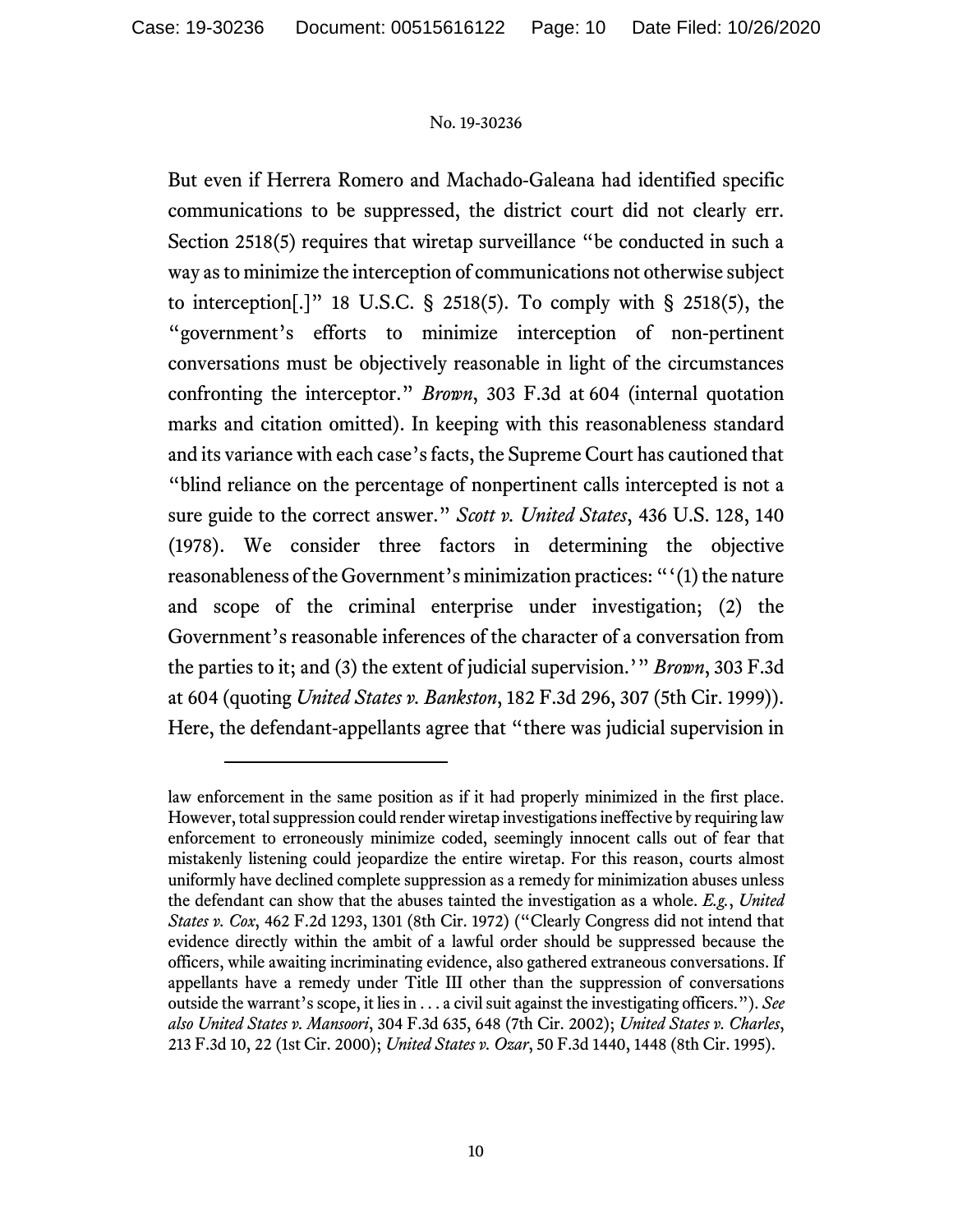this case and agents seemingly anticipated a scheme substantially larger in scope than the one indicted."

Regarding the second factor—the extent to which Government can readily make reasonable inferences of conversation's character and participants—this court has recognized that the reasonableness of the Government's minimization rates will vary with each case's facts. This court generally has afforded deference to law enforcement "during the initial phase of an investigation, when the precise scope of and participants in the criminal scheme have not yet been identified." *Brown*, 303 F.3d at 604-05. Law enforcement is also unlikely able to quickly identify non-pertinent communications where the conspiracy uses coded or foreign languages. *See United States v. Clark*, 67 F.3d 1154, 1162 (5th Cir. 1995), *cert. granted, judgment vacated on other grounds sub nom. Coffman v. United States*, 519 U.S. 802 (1996); *United States v. Sanchez*, 961 F.2d 1169, 1178-79 (5th Cir. 1992) ("Where drug jargon is used over the phone, the government may engage in more extensive wiretapping and the interception of innocent calls may be a more reasonable activity."). Finally, minimization may not be feasible when most intercepted calls are under two minutes, because law enforcement may not have enough time to categorize a call in real time before the call terminates. *See Scott*, 436 U.S. at 140 ("[T]here are surely cases . . . where the percentage of nonpertinent calls is relatively high and yet their interception was still reasonable . . . [because] [m]any of the nonpertinent calls may have been very short. Others may have been one-time only calls . . . [or] ambiguous in nature."). When these indicia are present, low minimization rates may not be indicative of § 2518(5) violations.

Each of these indicia is present here. The district court noted that, through controlled methamphetamine purchases, law enforcement suspected that Herrera Romero and Machado-Galeana were members of a large and sophisticated conspiracy with connections to a Mexican drug cartel,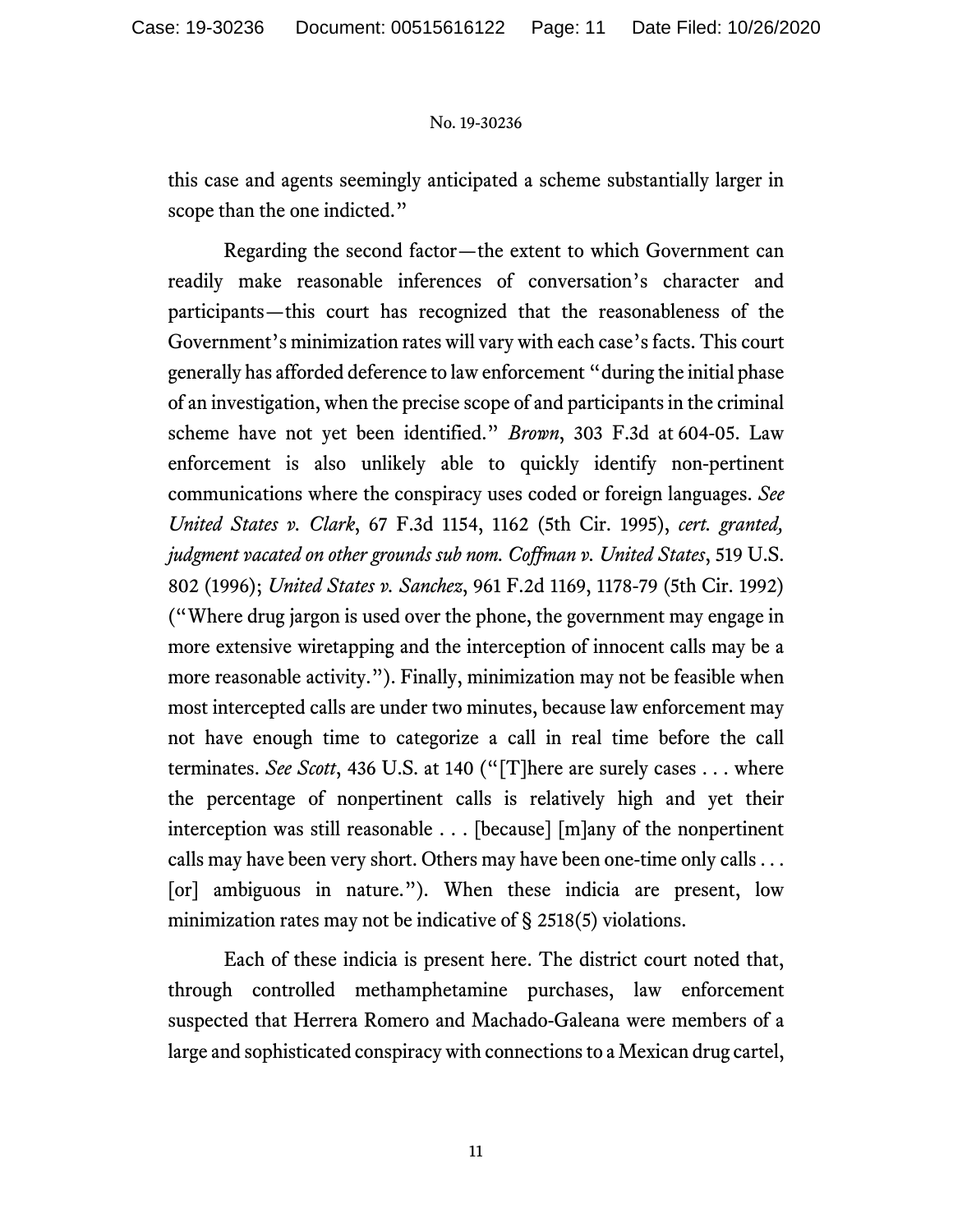but the investigation was only months old, rendering distinguishing pertinent from non-pertinent calls difficult. Further, the intercepted communications were in Spanish and used "coded jargon," making it difficult for case agents to give real-time instructions to monitors regarding pertinence. Last, most of the intercepted calls were less than two minutes long and so not subject to quick categorization before the calls' termination. The intercepted calls in this case thus generally were not readily minimizable, and so the district court did not clearly err in concluding that the Government's minimization efforts were reasonable.

## **IV. Machado-Galeana's 300-Month Sentence**

Machado-Galeana also contests his 300-month sentence. He argues first that the district court erred in imposing a 2-level obstruction-of-justice enhancement, and second that his 300-month sentence is substantively unreasonable. We address both arguments in turn.

A defendant's guidelines offense level is increased by two if he or she "willfully obstructed or impeded, or attempted to obstruct or impede, the administration of justice with respect to the investigation, prosecution, or sentencing of the instant offense of conviction." U.S.S.G. § 3C1.1. A district court's determination that a defendant obstructed justice is a finding of fact that we review for clear error. *United States v. Zamora-Salazar*, 860 F.3d 826, 836 (5th Cir. 2017). Applying the preponderance-of-the-evidence standard, the district court concluded that Machado-Galeana repeatedly perjured himself at trial when he testified in his defense. Machado-Galeana contends that the enhancement's application to his offense level is unconstitutional because it penalizes him for testifying in his own defense. This argument misses the mark because "a defendant's right to testify does not include a right to commit perjury." *United States v. Dunnigan*, 507 U.S. 87, 96 (1993). Moreover, other grounds support the enhancement's application. *See United*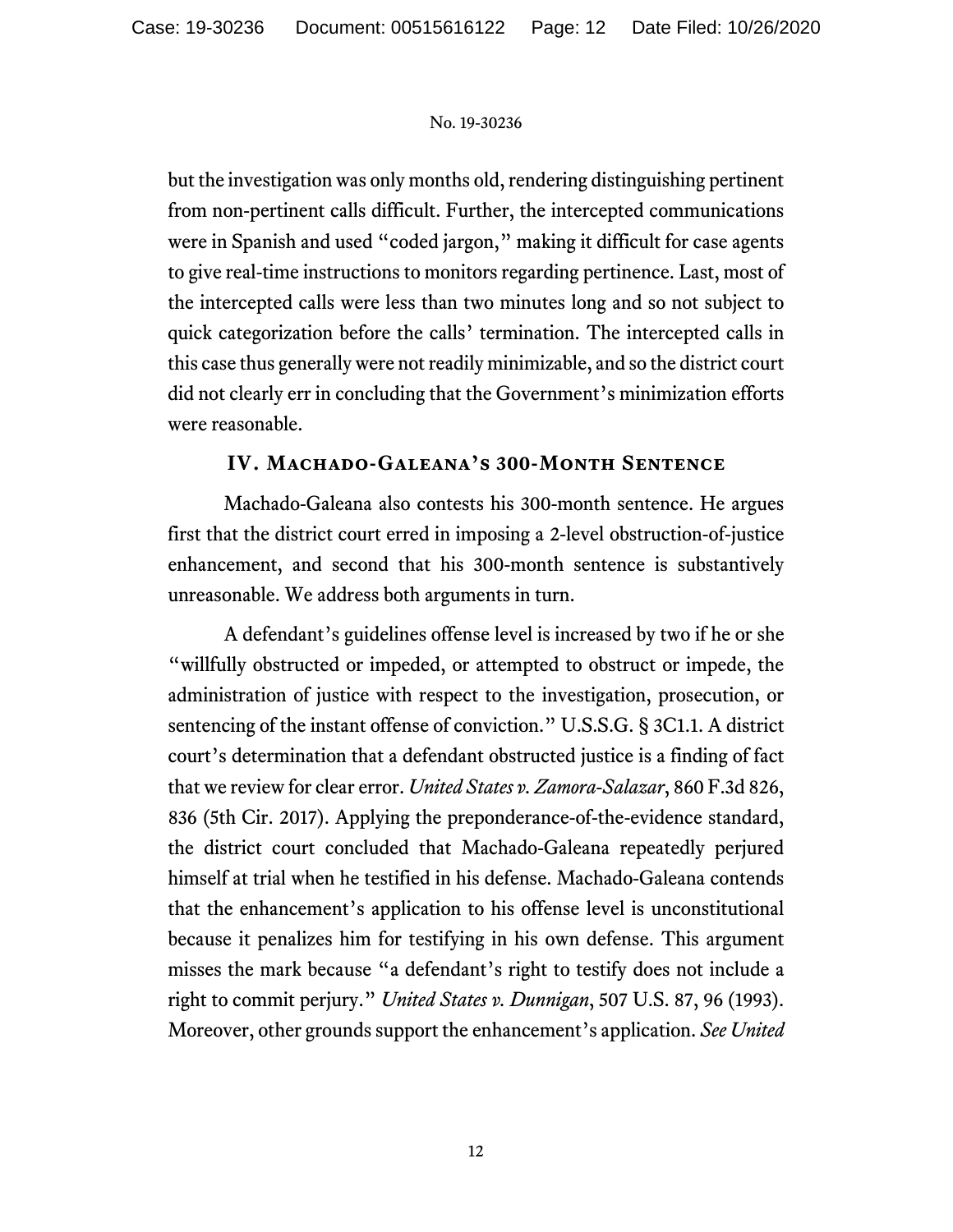*States v. Dunigan*, 555 F.3d 501, 508 n.12 (5th Cir.) (citation omitted), *cert. denied*, 556 U.S. 1264 (2009). ("[I]t is an elementary proposition, and the supporting cases too numerous to cite, that this court may affirm the district court's judgment on any grounds supported by the record."). The district court adopted the presentence investigation report's conclusion that Machado-Galeana sought to dissuade Nava's testimony by asking other inmates to kill Nava and by sending threatening messages to Nava's mother, and these actions also support the § 3C1.1 enhancement. *See* U.S.S.G. § 3C1.1 & Application Note 4(a).

Machado-Galeana also contends that the district court violated his Sixth Amendment rights by using the preponderance-of-the-evidence standard in applying an enhancement that exposed him to a potential life sentence. However, this court, along with other courts of appeals, has consistently affirmed the preponderance standard's application to sentencing enhancements. *See, e.g.*, *United States v. Hagman*, 740 F.3d 1044, 1048 (5th Cir. 2014); *United States v. Gourley*, 168 F.3d 165, 171 n.10 (5th Cir. 1999). Further, the 2-level enhancement here did not significantly impact Machado-Galeana's sentence, because his 300-month sentence is below the guidelines imprisonment range even absent the enhancement. *See* U.S.S.G. Ch. 5, Pt. A., Sentencing Table (recommending a range of 360 months to life imprisonment for an offense level of 42). The enhancement's application thus does not implicate the constitutional concerns that Machado-Galeana raises.

Last, Machado-Galeana argues that his 300-month sentence is substantively unreasonable because he had no criminal history before the instant offense. Our review of the district court's sentencing decision is limited to determining whether the sentence is reasonable. *Gall v. United States*, 552 U.S. 38, 46 (2007). We typically review a sentence's substantive reasonableness for abuse of discretion, giving great deference to the district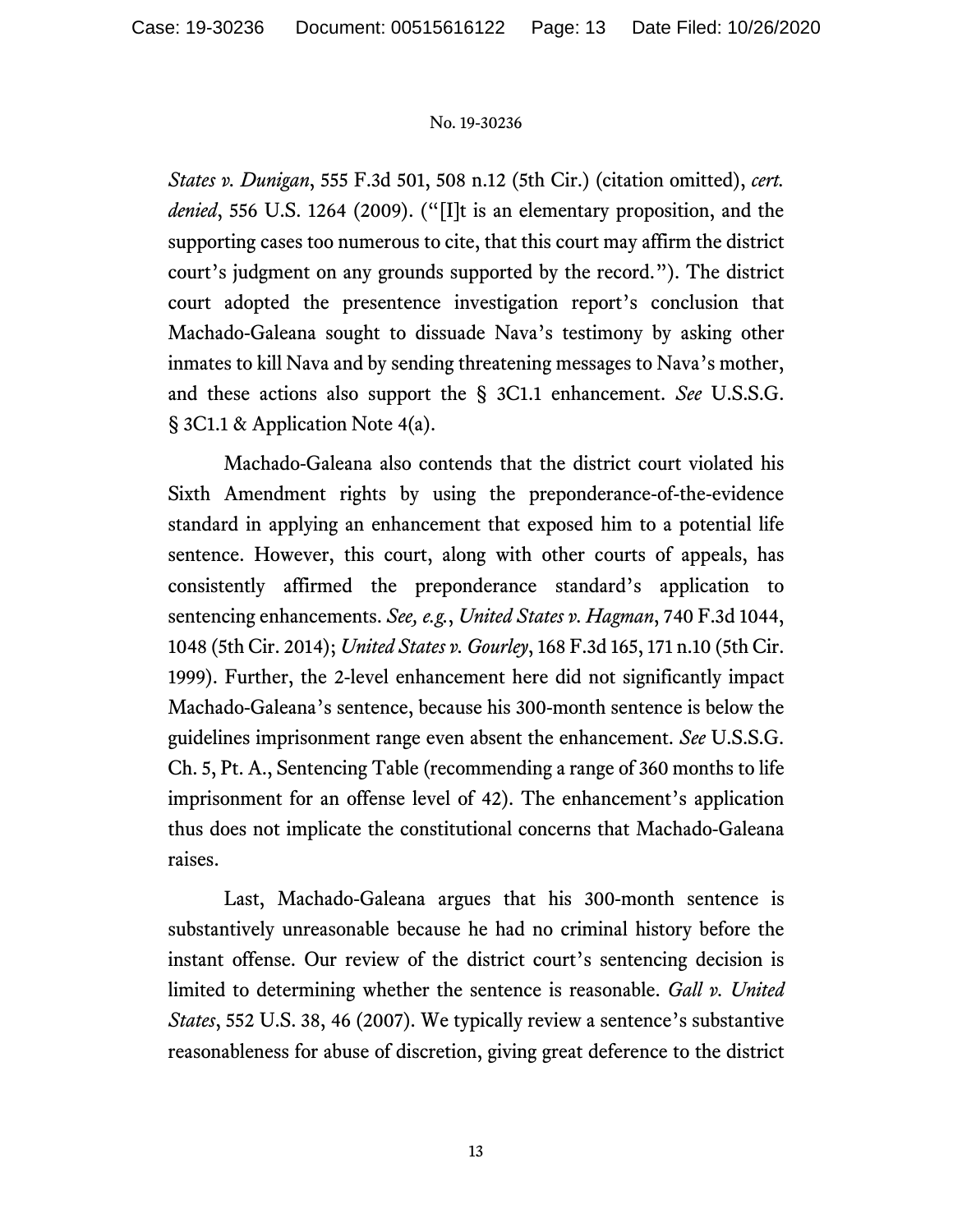court's findings and conclusions. *See Gall*, 552 U.S. at 51; *United States v. Key*, 599 F.3d 469, 475 (5th Cir. 2010). While Machado-Galeana requested a below-guidelines sentence, he did not request a specific sentence and so may not have preserved this issue. *See Holguin-Hernandez v. United States*, 140 S. Ct. 766-67 (2020) (concluding that that a "defendant who, *by advocating for a particular sentence*, communicates to the trial judge his view that a longer sentence is 'greater than necessary' has thereby informed the court of the legal error at issue in an appellate challenge to the substantive reasonableness of the sentence" (emphasis added)).

Whether plain error or abuse-of-discretion review applies, Machado-Galeana's challenge fails. A properly calculated sentence that is within or below the guidelines range is presumed substantively reasonable on appeal. *United States v. Simpson*, 796 F.3d 548, 557 (5th Cir. 2015); *United States v. Cooks*, 589 F.3d 173, 186 (5th Cir. 2009). To overcome the presumption of reasonableness, Machado-Galeana must show that the district court failed to consider a factor specified by 18 U.S.C. § 3553(a) that should have received significant weight, or that the district court attributed significant weight to an improper consideration. *Cooks*, 589 F.3d at 186. Machado-Galeana notes that he has no criminal history, but the district court expressly considered his lack of a criminal history and, in any case, his sentence falls below the applicable guidelines range for his offense level and criminal history category. Machado-Galeana also asserts that the district court "did not adequately consider the impact on Mr. Machado's family and his personal characteristics in imposing the sentence," but Machado-Galeana does not identify what the district court should have considered, and so cannot overcome the presumption of reasonableness.